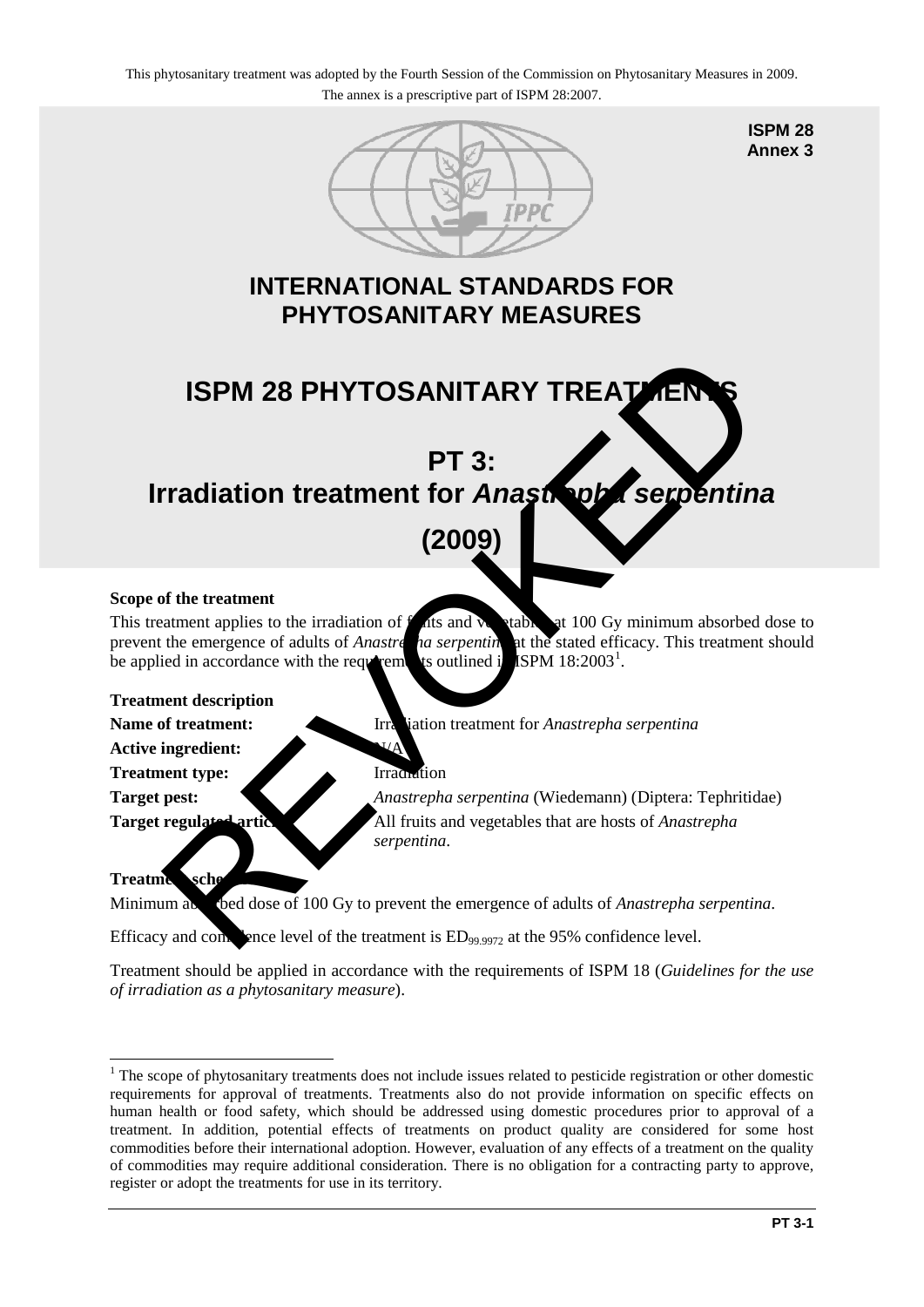This irradiation treatment should not be applied to fruit and vegetables stored in modified atmospheres.

#### **Other relevant information**

Since irradiation may not result in outright mortality, inspectors may encounter live, but non-viable *Anastrepha serpentina* (larvae and/or pupae) during the inspection process. This does not imply a failure of the treatment.

The Technical Panel on Phytosanitary Treatments based its evaluation of this treatment on the research work undertaken by Bustos *et al.* (2004) that determined the efficacy of irradiation as a treatment for this pest in *Mangifera indica*.

Extrapolation of treatment efficacy to all fruits and vegetables was based on knowledge and experience that radiation dosimetry systems measure the actual radiation dose absorbed by the target pest independent of host commodity, and evidence from research studies a variety of pests and pest independent of host commodity, and evidence from research studies a variety commodities. These include studies on the following pests and hosts: *Anastrepha lumes (Citrus paradisi* and *Mangifera indica*), *A. suspensa* (*Averrhoa carambola*, *Citrus paradisi* and *Mangifera indica*), *Bactrocera tryoni* (*Citrus sinensis*, *Lycopersicon lycopersicum*, *Malus domestica*, *Mangifera indica*, *Persea americana* and *Prunus avium*), *Cydia pomonella* (*Aalus domestica* artificial diet) and *Grapholita molesta* (*Malus domestica* and artificial diet) usto et al., 2004; Gould & von and *Grapholita molesta* (*Malus domestica* and artificial diet) susto *et al.*, Windeguth, 1991; Hallman, 2004, Hallman & Martinez, 201; Jesse *et al.*, 92; Mansour, 2003; von Windeguth, 1986; von Windeguth & Ismail, 1987). It is recognized lowever, that treatment efficacy has not been tested for all potential fruit and vegetable hosts of the target pest. If evidence becomes available to show that the extrapolation of the treatment over all hosts of this pest is incorrect, then the treatment will be reviewed. blation of treatment efficecy to all fruits and vegetables was based on knowled<br>nee that radiation dosinerty systems measure the actual radiation doses.<br>
Rependent of host commodity, and evidence from research studies are

#### **References**

- **Bustos, M.E., Enkerlin, W., Reyes, J. & Toledo, J. 2004.** Irradiation of mangoes as a postharvest quarantine treatment for fruit fl**ides (Dipterature 1)** dae). *Journal of Economic Entomology*, 97: 286−292.
- Gould, W.P. & von Windesuth, D.L. 1991. Gamma irradiation as a quarantine treatment for carambolas infested with Caribbean fruit flies. *Florida Entomologist*, 74: 297−300.
- Hallman, G.J. 2004 Ionizing irradiation all quarantine treatment against Oriental fruit moth (Lepidoptera: Tortricidae) in ambient and hypoxic atmospheres. *Journal of Economic Entomology*,
- Hallman, G.J. Martingz, L.P. 2001. Ionizing irradiation quarantine treatments against Mexican fruit fly (Diptera: Tephritidae) in citrus fruits. *Postharvest Biology and Technology*, 23: 71−77.
- **Jessup, J., Rigney, C.J., Millar, A., Sloggett, R.F. & Quinn, N.M.** 1992. Gamma irradiation as a commodity treatment against the Queensland fruit fly in fresh fruit. *Proceedings of the* **Research Coordination Meeting on Use of Irradiation as a Quarantine Treatment of Food and** *Agricultural Commodities*, 1990: 13−42.
- **Mansour, M.** 2003. Gamma irradiation as a quarantine treatment for apples infested by codling moth (Lepidoptera: Tortricidae). *Journal of Applied Entomology*, 127: 137−141.
- **von Windeguth, D.L.** 1986. Gamma irradiation as a quarantine treatment for Caribbean fruit fly infested mangoes. *Proceedings of the Florida State Horticultural Society*, 99: 131−134.
- **von Windeguth, D.L. & Ismail, M.A.** 1987. Gamma irradiation as a quarantine treatment for Florida grapefruit infested with Caribbean fruit fly, *Anastrepha suspensa* (Loew). *Proceedings of the Florida State Horticultural Society*, 100: 5−7.